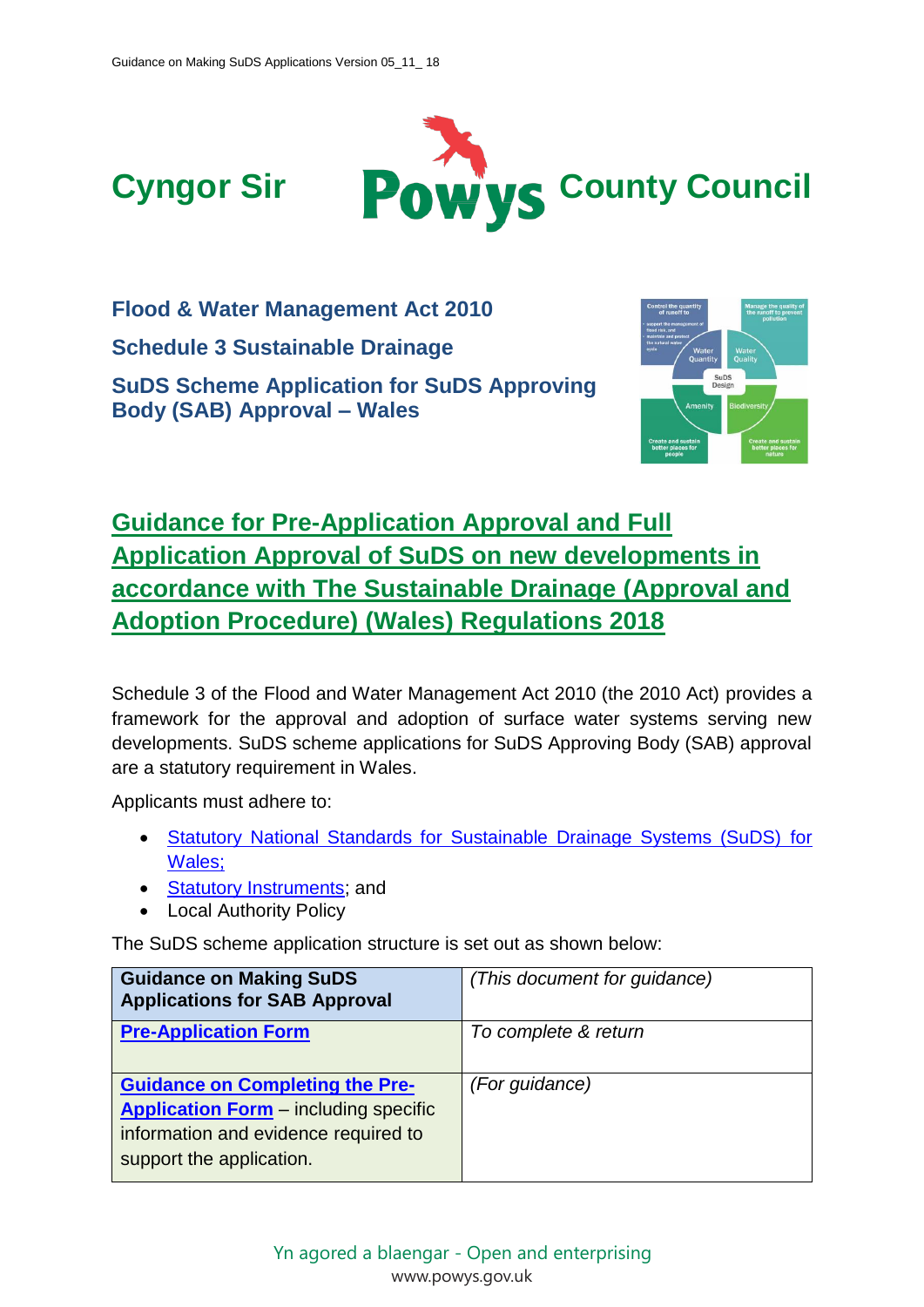| <b>Full Application Form</b>                 | (To complete & return) |
|----------------------------------------------|------------------------|
| <b>Guidance on Completing the Full</b>       | (For guidance)         |
| <b>Application Form</b> – including specific |                        |
| information and evidence required to         |                        |
| support the application.                     |                        |
| <b>Application Form for Approval of</b>      | (To complete & return) |
| <b>Details Required by Conditions</b>        |                        |

(Use hyperlinks above to directly access the specific Forms and Guidance.)

Applications for approval must be submitted using the **Pre-Application** and **Full Application** forms provided by the SAB. **USE OF THESE FORMS IS MANDATORY** as they have been developed to ensure your application has regard to the statutory requirements for SuDS.

These forms are for SAB approval ONLY, and you are advised to also engage early, and directly, with the LPA and all other relevant organisations that may have an interest in your SuDS scheme proposal, including the SAB statutory consultees listed below:

- o Sewerage undertaker;
- o Natural Resources Wales;
- o Highway Authority;
- o Canal & River Trust; and
- o Internal Drainage Districts (NRW).

You are advised to commence **Pre-Planning Application discussions** with the LPA at the earliest opportunity and undertake discussions with both the SAB and the LPA simultaneously.

Development on site should not commence until formal **Planning Approval** AND **Full SAB Approval** has been given.

It is important that you keep SAB officers and planning officers informed of progress and decisions with regard to the planning application and the SAB application, as they are separate applications, with different requirements, timescales and approval bodies.

Engaging in **Pre-Application discussions** with the SAB at the outset of your SuDS concept design is strongly advised. Effective **Pre-Application discussions** and **Master Planning** can ensure a robust, cost effective and viable surface water management strategy and SuDS scheme design. SAB can help you determine the optimum SuDS solution for your site by providing an early indication of what may or may not comply with the **National SuDS Standards**.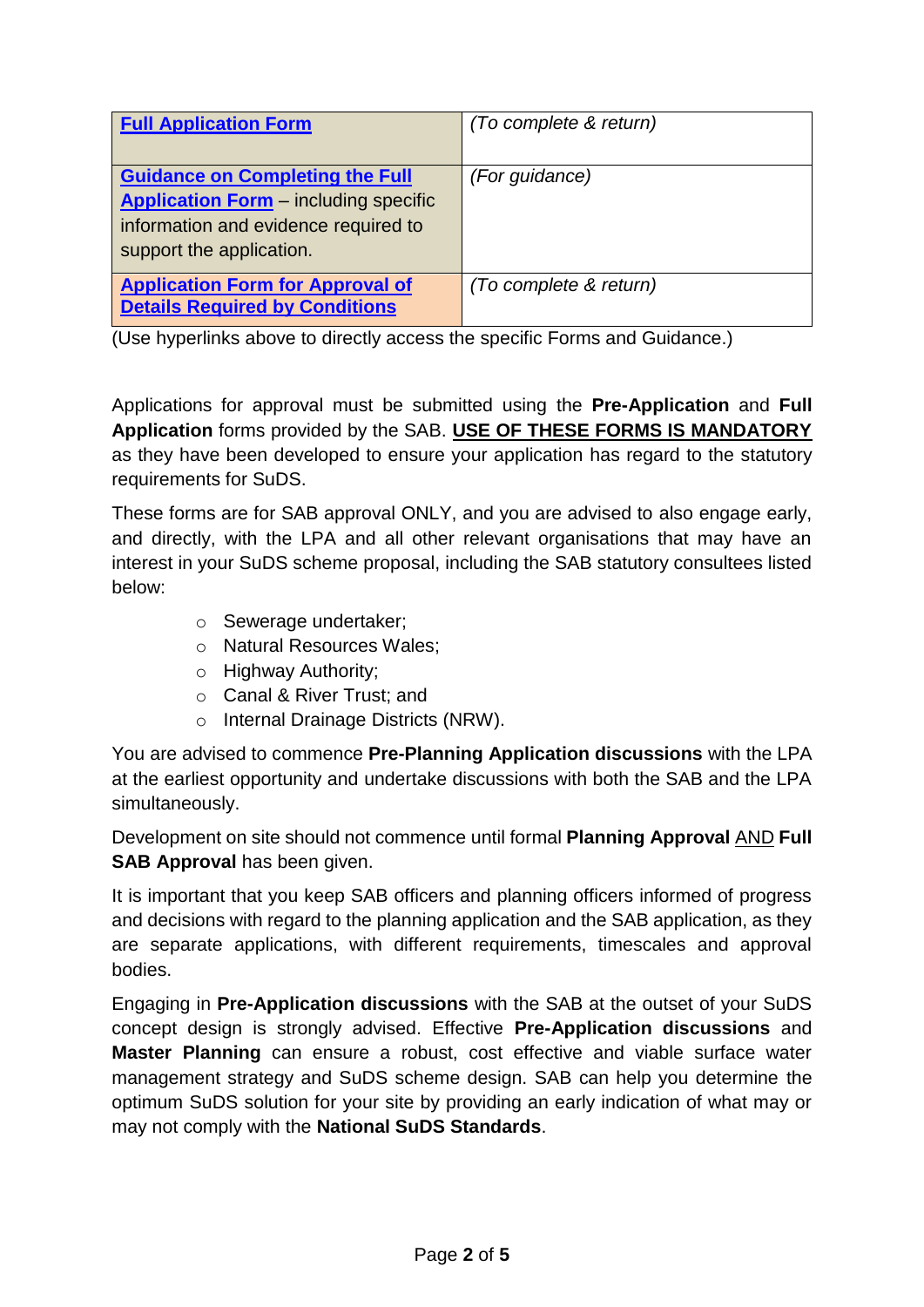Please provide as much technical information as possible to the SAB to enable a considered and reasoned response to be given at both **Pre-Application and Full Application stages.** i.e. the more information provided at the **Pre-Application stage**, the more detailed technical advice can be given.

The site-specific surface water drainage assessment and SuDS requirements should be integrated with the **Flood Consequences Assessment (FCA)**, and an integrated **Flood and Surface Water Drainage Report** should be provided to both the LPA and the SAB.

With specific regard to the **Pre-Application**:

- A **Pre-Application fee** may be charged by the SAB;
- To ensure a **Valid Application**, all questions on the form SHOULD be answered, and as much initial supporting information as possible should be provided as indicated in the **[Guidance on completing the Pre-Application](file://///powyscc.local/group/HighMan/Land%20Drainage/Land%20Drainage%20&%20Flooding/Floods%20and%20Water%20Act%202010/SAB/Application%20Forms/Pre-App%20Form%20FINAL%20Version%2005_11_18.docx)  [Form](file://///powyscc.local/group/HighMan/Land%20Drainage/Land%20Drainage%20&%20Flooding/Floods%20and%20Water%20Act%202010/SAB/Application%20Forms/Pre-App%20Form%20FINAL%20Version%2005_11_18.docx)**;
- Your response to questions should reflect the specific requirements of the Statutory National Standards;
- Once your application form together with any supporting material has been correctly submitted to the SAB, it will be **validated**;
- Please be aware that if the questions have not been answered as indicated on the form, and by the requirements above, your application may be **refused**;
- However; if deemed to be a **Valid Application**, your submission will be technically assessed, and a SAB officer will contact you to commence **Pre-Application discussions**;
- There is no statutory timescale relating to the **Pre-Application process.** This enables an appropriate amount of time to be spent discussing, developing and agreeing your SuDS scheme design proposals (from early concept to final design), along with other related matters, with SAB officers; all prior to your Full Application submission;
- To enable productive **Pre-Application discussions**, it's important that you provide as much initial technical information as early as possible in the development process. This will assist "development specific" discussions to commence on: site and development characterisation, surface water subcatchments and flow routes, and overall concept design etc.;
- Early reference to the statutory documents listed in this guidance should be made, and the site viability to accept an appropriate SuDS scheme considered carefully, prior to the submission of a **Pre-Application**; and
- All technical and non-technical discussions with SAB should be undertaken as part of the **Pre-Application stage**, as only in exceptional circumstances, will SAB contact you during its assessment of the Full SuDS Scheme Application.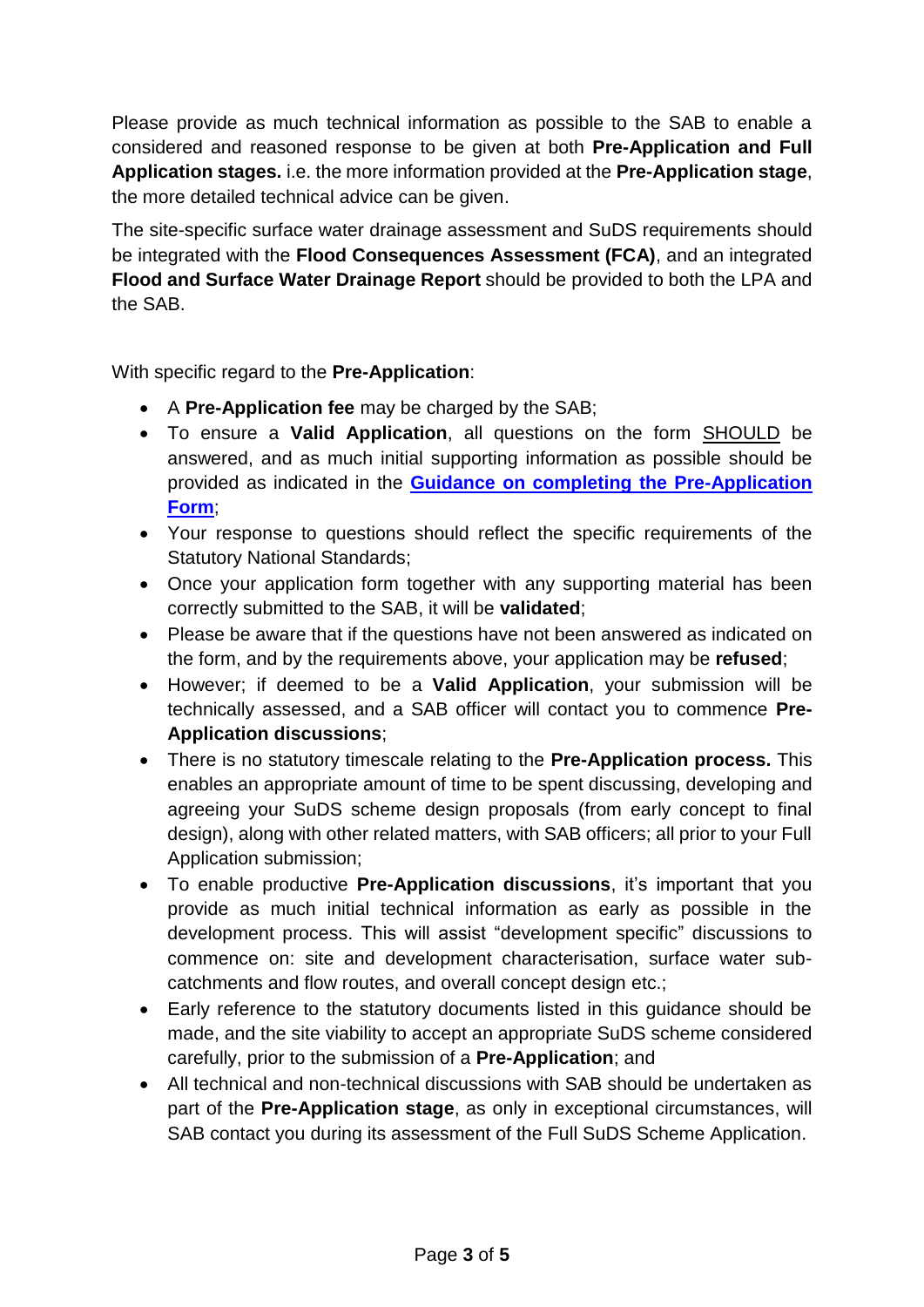With specific regard to the **Full Application**:

- To ensure a **Valid Application**, all questions on the form MUST be answered, and ALL supporting material MUST be submitted as indicated in the **[Guidance on completing the Full Application Form](file://///powyscc.local/group/HighMan/Land%20Drainage/Land%20Drainage%20&%20Flooding/Floods%20and%20Water%20Act%202010/SAB/Application%20Forms/Full%20App%20Form%20FINAL%20Version%2005_11_18.docx)** (or as otherwise agreed with the SAB);
- Your response to questions should be comprehensive and reflect the specific requirements of the Statutory National Standards;
- Once your application form together with any supporting material has been submitted to the SAB, it will be **validated**;
- **Please be aware that if the questions have not been answered as indicated on the form and by the requirements above, your application will be automatically refused;**
- If deemed to be a **valid application**, your submission will be technically assessed by the SAB;
- Once a **Full SuDS Scheme Application** is received, the SAB will determine it solely on the written technical and other information submitted with the full application;
- Only in exceptional circumstances, will SAB contact you during its assessment of the **Full SuDS Scheme Application**, therefore it's essential that any technical uncertainties or issues are dealt with by all parties as part of the Pre-Application process, and prior to the **Full Application** being submitted;
- In accordance with the statutory requirements, SAB will notify you of the outcome of its technical assessment of your **Full Application**; and
- The **Full Application** may be **Approved** subject to **Conditions** or it may be **Refused,** in which case you will be informed of the reasons why.

Applicants should refer to key national and local documents prior to, and during the concept design, detailed design, SAB and LPA approvals, construction, adoption, operation & maintenance of a SuDS scheme. These include:

- o [Sustainable Drainage Systems \(SuDS\) Manual -](https://www.ciria.org/Resources/Free_publications/SuDS_manual_C753.aspx) (CIRIA C753)
- o [Technical Advice Note 15 \(TAN15\) Development and Flood Risk](https://gov.wales/topics/planning/policy/tans/tan15/?lang=en)
- o [Development and Flood Risk Guidance for the Construction Industry –](https://www.ciria.org/ProductExcerpts/C624.aspx) [\(CIRIA 624\)](https://www.ciria.org/ProductExcerpts/C624.aspx)
- o Rainfall Run-off Management for Developments Environment Agency Report sc030219
- o Planning for SuDS [Making it Happen CIRIA C687](https://www.ciria.org/Resources/Free_publications/Planning_for_SuDS_ma.aspx)
- o [Site Handbook for the Construction of SuDS -](https://www.ciria.org/Resources/Free_publications/site_handbook_SuDS.aspx) CIRIA C698
- o [Guidance on the Construction of SuDS 2017 \(C768\)](https://www.ciria.org/Resources/Free_publications/Guidance_on_the_construction_of_SuDS_-_C768.aspx)
- o [BS 8582:2013 Code of practice for surface water management for](https://shop.bsigroup.com/ProductDetail/?pid=000000000030253266)  [development sites](https://shop.bsigroup.com/ProductDetail/?pid=000000000030253266)
- o Infiltration Drainage [Manual of Good Practice \(CIRIA R156\)](https://www.ciria.org/Search?SearchTerms=R156)